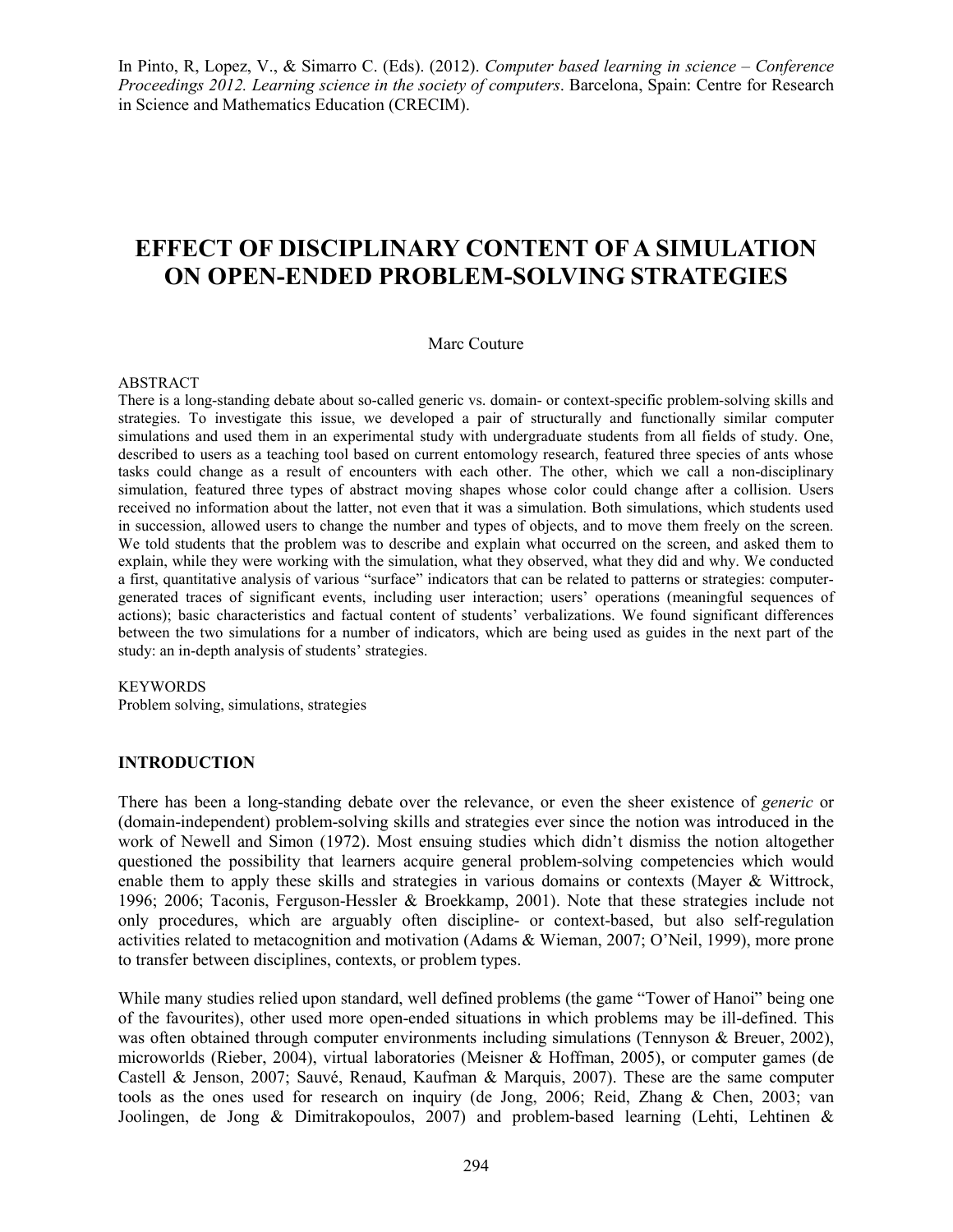Murtonen, 2005; Maxwell, Mergendoller & Bellisimo, 2004; Rendas, Rosado Pinto & Gamboa, 1999; Soderberg & Price, 2003).

Most simulations used in education, whether or not specifically designed as learning tools, depict natural phenomena and, as they generally aim at teaching a subject matter instead of generic problemsolving skills, they are based upon discipline-specific knowledge, namely models, laws, and theories. These simulations are thus not very useful to study or assess generic problem-solving skills; as Adams and Wieman (2007) rightly point out, "student's content knowledge is inextricably intertwined within these skills".

Although a handful of studies used so-called "domain-independent" or "content-free" simulations (Anderson, 1982; Kluge, 2008; Moher, Johnson, Cho & Lin, 2001; Szumal, 1999) or other tools (Adams & Wieman, 2007; English, 1992), there has been no systematic approach to the issue of the educational potential of these non-disciplinary learning tools.

To investigate how discipline-based content knowledge (taken here in a very broad meaning, which includes even scientific misconceptions) interfere with the expression or generic skills, especially those involved in planning and conducting effective problem-solving strategies, we designed two structurally similar computer animations and used them in an experimental study with undergraduate students from all domains. These simulations were based in large part upon a set of simulations previously developed in a less controlled research context (Couture & Meyor, 2008).

#### **THE SIMULATIONS**

The first simulation, named simAnts, features in its "problem screen" (Figure 1) three species of ants differing by their color and shape and sharing a common territory which extends outside the screen. Although it is not a "real" disciplinary simulation, as it was designed by the author, who has no formal training in entomology, it is based upon actual research results regarding the allocation of tasks between ants. Inside each species, identical-looking ants perform any of three possible tasks, and any may switch to a new task as a result of its encounters with same-species ants; the probability of such a change is related to the number of same-species ants previously encountered that were actually performing this task. The ants' motion was empirically designed to look like what the author could easily observe in his backyard.



Figure 1. SimAnt's problem screen, showing the three species (black, red, brown) and three categories (A, B, C) of ants.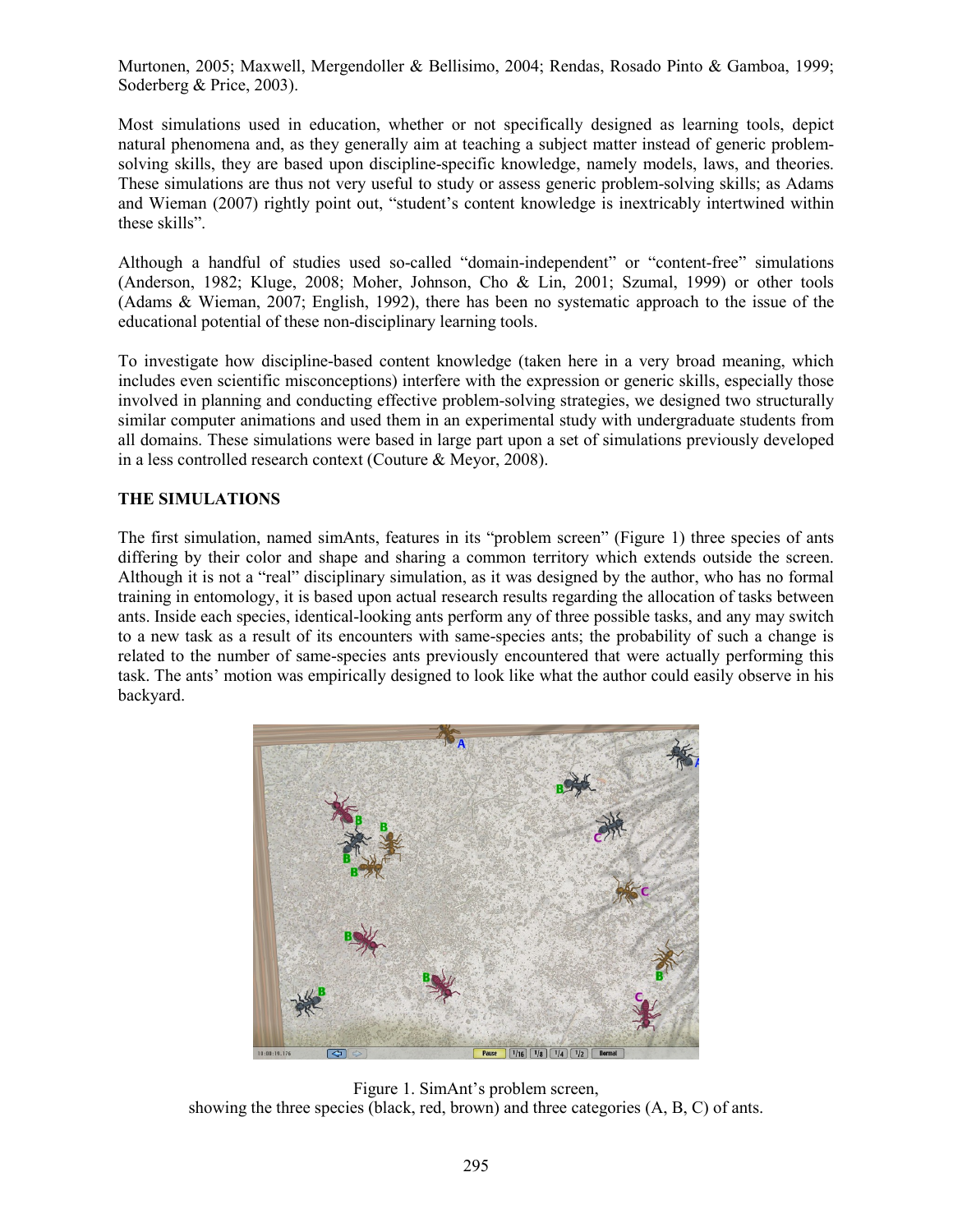For the sake of the simulation, ants performing a given task are said to be part of the same *category*. The categories are related to the area covered by moving ants: those of the first one travel far and fast, going constantly out of the screen and back, while the others stay inside, ants of one category crisscrossing all over the screen and the other remaining in a small part of it. To make the observations more tractable, considering the short duration of the experimental session, a letter (A, B or C), following each ant, indicates its category; it flashes for a few seconds when the category changes.

The second simulation (problem screen shown in Figure 2), which will heretofore be called *Things*, presents three types of abstract moving objects, each in three different color versions. Following an encounter between two same-shape objects, the color of one or both may change. Objects' shapes and motions are defined by simple mathematical rules, with a single parameter accounting for the different shapes or trajectories. As these three abstract shapes are very difficult to name, we added to each a unique, simple geometrical pattern (dots, lines or squares). Here, the probability of color change is a constant, different for same- and different-color encounters; the new color is also fixed, each color changing to the next in a circular chain. Like before, the category (color) is related to differences in covered area.



Figure 2. The problem screen of the non-disciplinary simulation, showing the three species (distinguished by their shapes/patterns) and three categories (red, green, blue) of entities.

So one can say that the two simulations are structurally similar, as they both feature a  $3 \times 3$  matrix of species and categories, with the category, related to territory covering, changing (or not) as a result of an encounter between same-species entities. In both, entities can be moved freely on the screen, and the configuration (number of entities of each species and category), initially selected in the part of the interface named "configuration screen" (Figure 3), may be modified at any time by going back to that screen, which resets the simulation.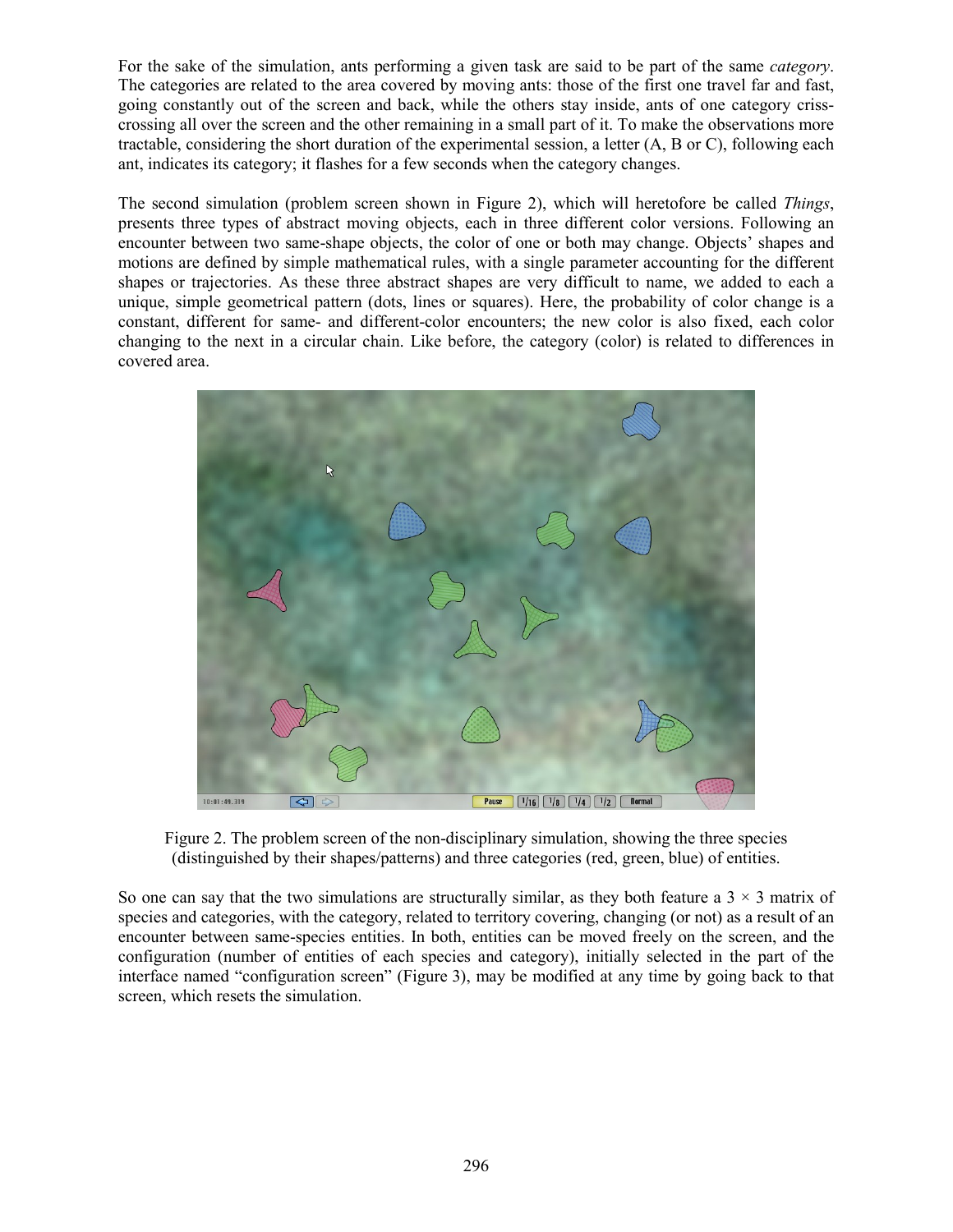

Figure 3. The configuration (start) screen of the two simulations. Users select the configuration they want to study in the problem screen by dragging into the large rectangle as many entities as they wish of each species and category.

The laws governing category change, along with other minor characteristics, were made intentionally different in the two simulations to lessen the possibility that participants, who used both in succession, conclude at the onset of the second session that "shapes are just ants in disguise", and thus that they have already solved the problem. This design choice proved relevant: while many participants commented upon the similarities of the two simulations, all tried in the second session to solve the "new" problem on its own.

#### **THE METHOD**

Thirty-five participants were recruited for the experimental sessions. In order to avoid biases and to make the "sample" as representative as possible of the target population (Quebec's undergraduates), we advertised the study online and controlled the participants on the basis of gender and domains of study: arts, social sciences, business, science (general) and computer science.

We had to drop the results of five participants: four due to a bug in one of the simulations which we thought could significantly influence the strategies, the other because of difficulties she had in understanding the task. All 30 remaining participants used both simulations in a cross-over design, 15 of them starting with the ants. Each of the two sessions lasted 40 min, with a 10-min pause, but participants could end the session when they thought they "were through". Only two did so, in the first session only, both after about 30 min.

Before each session, we showed participants the functional characteristics of the simulation, then asked them to do some simple actions, like selecting entities and dragging them on the screen. Before the "ant" session, participants were also invited to read a web page featuring pictures of simulated ants and their real counterparts and describing the simulation as research-based and used in biology courses. By contrast, we restricted the explanation of the non-disciplinary simulation to its functional characteristics, using carefully chosen, neutral words (like "entities") to avoid any hint as to its nature or purpose.

In both sessions, we told students that the problem was "to describe and explain verbally what occurred in the problem screen" We also asked them to explain, while they were working with the simulation, what they observed, what they did and why.

This definition of a problem is not straightforward, and some participants didn't even think there was a problem stated. In these cases, we gave an explanation based upon Meyer's (1992, cited in Adams & Wieman, 2007) definition of a problem as "a goal when no solution method is obvious to the problem solver", the goal being here to give (to the experimenter) a verbal description and (or) explanation.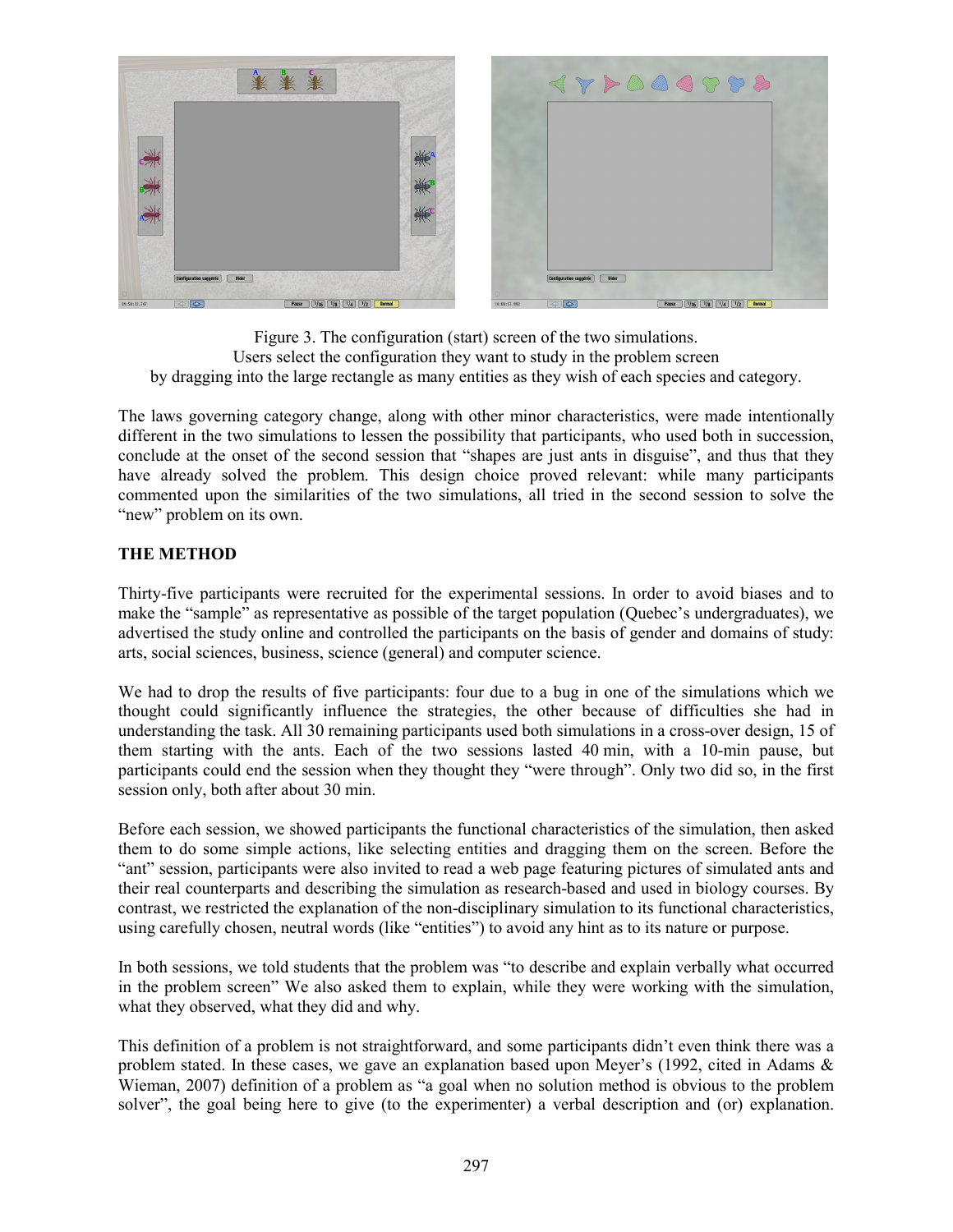Participants were also offered a pad and pencil in case they "wanted to take notes", which 20 of them did.

We felt that experimentations and explanations related to category change would constitute the richest part of the study. However, we had observed early in the validation phase that there was a real risk that a participant's choice of configurations resulted in category changes occurring very late in the session, if at all. Thus we (1) included in the configuration screen a button placing a "suggested configuration" with 15 entities and (2) made sure participants realized during the demonstration that a category not included in the configuration we had selected would appear at some time in the problem screen.

All along the session, participants were recorded on video; the screen content was also captured. Furthermore, the simulations generated a timed record of all category changes and details of relevant user actions: selecting a configuration, dragging entities, slowing/accelerating the simulation. The interviewer stood next to the participants for the entire sessions; he or she asked questions for specific purposes: (1) clarifying the participants' wording (2) reminding them to explain what they were doing.

# **DATA TREATMENT AND ANALYSIS**

The complete utterances were transcribed. As we didn't ask participants to speak aloud all their thoughts (as in type I verbalization), there was huge differences between participants in the number of words per session: it ranged from 300 to 3500, with a mean/median of about 2000. The difference between the simulations was less than 1 %.

Each session was divided into *scenes*, corresponding to an observation/experimentation period with the same configuration; a section could comprise a single or many *takes*, when the participant went from the problem screen to the configuration screen and back with the same configuration. Each take (or single-take scene) was divided into two parts: *preparation* and *experimentation*, when the participant works (or talks) in the configuration and problem screens, respectively.

In a first stage of analysis, more prone to statistical treatment, we considered elementary speech and behaviour units. The transcripts were divided into short speech units, each containing the description of a single observation, a statement about a characteristic, or a relation between two or more observations or characteristics. Some longer units contained more complex or general reasoning. The range in unit count was similar to that of the word count: 15 to 225 units; mean 80; difference of less than 1 % between simulations.

Each speech unit was coded as to (1) the subject(s) of the utterance, for instance an element or a characteristic of the simulation, the problem, or the participant himself or herself; and (2) some characteristics deemed relevant for the subsequent analysis of the strategies:

- the unit is a simple **factual description** of something just happening on the screen;
- the unit expresses a **judgment** or an **evaluation**;
- the unit includes a **model**, defined as an explanation referring to something which is not part of the observable phenomena;
- the unit includes a **recall**, a **comparison**, or an **announcement of future actions**;
- the wording expresses **doubt** or **uncertainty**.

Behaviour units, called actions, were also coded in the same table; some codes, like the detail of the selected configurations, were directly obtained from the simulation-generated records; others, like note taking or the type (or purpose) of entity dragging, were manually coded upon observation of the screen capture and video recording.

After a first joint work on a sample of session transcripts to stabilize the codes, unit coding was done by the author or an assistant, and validated by one of the assistants or the author; a maximum of 10 % of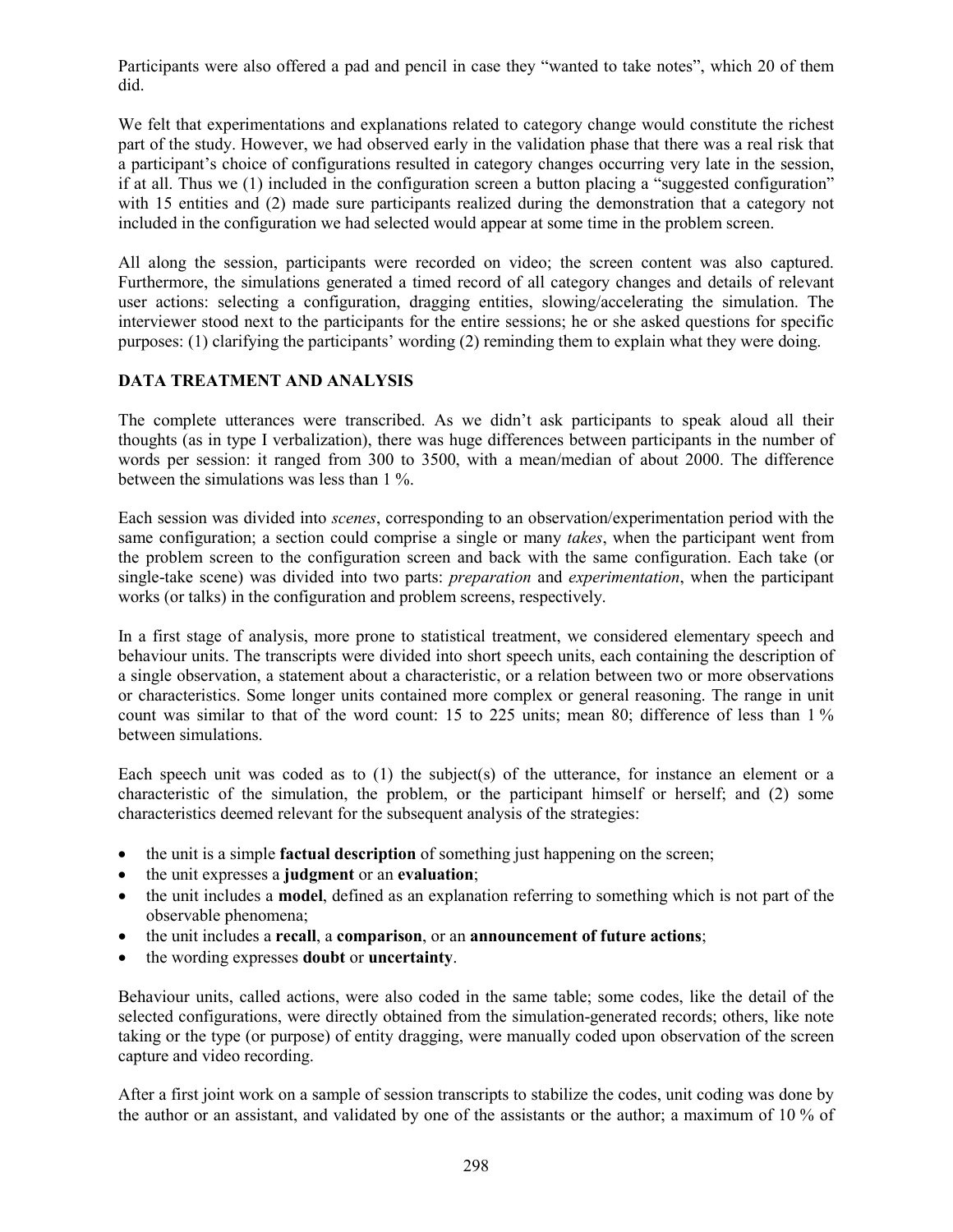the codes were modified at the validation stage. We ended up with 25 subject, 8 characteristics and a dozen action codes. Subject coding gave us a further criterion for unit splitting: when more than four subject codes were needed, a unit was split into two shorter ones.

These codes were used to generate a number of indicators. Some were simply the "raw" codes, for instance: the number of entities dragged to force or favour encounters; the number of speech units mentioning or describing a model. Others were defined through simple calculation: for instance: mean number of entities; percentage of speech units tagged with the code for "speed of entity".

Using Excel's statistical package and custom formulae, various statistical data were computed for all 100+ indicators: mean, median, mean difference between the simulations or the sessions. Various statistical tests were also run: *t*-tests (paired and unpaired) and a non-parametric test (Wilcoxon signedrank) on the means; confidence intervals for the differences in the means. Graphs (scatterplots, boxplots and histograms) were also produced for every indicator.

For all indicators, we carefully reviewed the results of the various statistical tests, using the graphical representations of the data to detect any characteristic or anomaly that could help interpret or validate these results. We were interested in finding indicators (1) which could provide an overall view of the participants' behaviours or (2) reveal relevant and, ideally, statistically significant differences between the means of the two simulations.

Table 1 shows these results for a few indicators, called action indicators, related to the way participants interacted with the simulations. One observes a tremendous disparity between participants for all these indicators. Some participants worked with one or two entities at a time; others preferred a more crowded screen. Some spent as much as one fourth of the total time in the configuration screen, others less than 2 %. Some participants used a unique configuration in a session, others tested dozens; without surprise, this indicator was well correlated to the previous one, especially for the non-disciplinary simulation  $(R^2 = 0.48)$ . Many participants dragged very few or no entity at all in the problem screen during their two sessions; others dragged several hundred during each. Some participants never paused or changed the rate of the simulation, while others used that feature extensively, mainly to facilitate observation or note taking.

Finally, two of the action indicators revealed a statistically significant difference between simulations over the 20 % threshold we have fixed as worth investigating: number of scenes and number of entities dragged. Due to its peculiar, long-tailed distribution, the latter was log-transformed after elimination of the 5 participants who had not used this feature at all. Note that the original values gave a much larger difference in means, with a *p* value (obtained from Wilcoxon signed-rank test) of just over 0.05.

Table 2 gives an overview of the characteristics of participants' utterances. Again, huge individual differences are observed for many indicators, and significant differences in the means are found in two of them: comparisons and models.

Finally, Table 3 presents all action or speech unit codes (including some already displayed in Table 1) for which a difference of 20 % or more between simulations (statistically significant or not) is observed.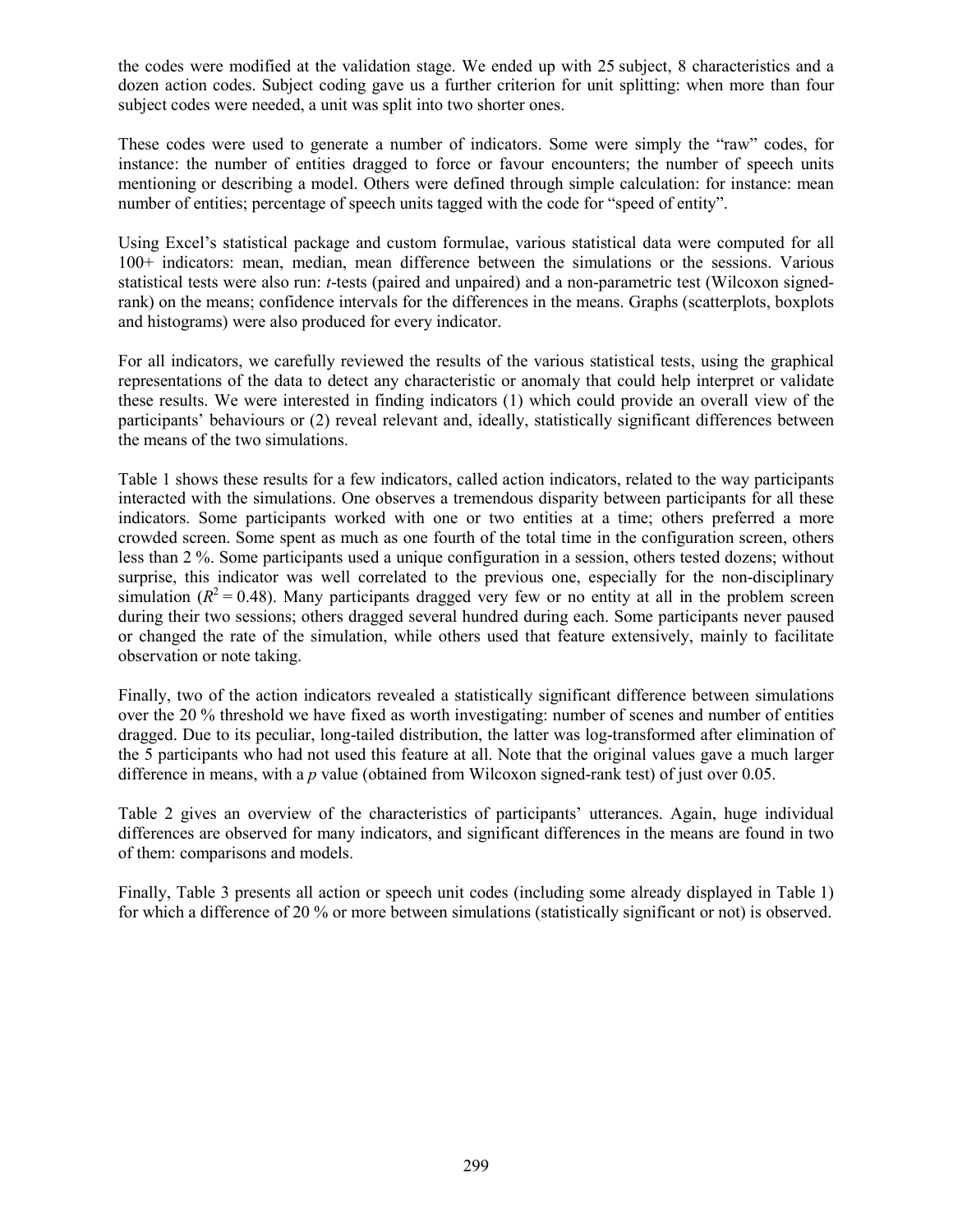| <b>Indicator</b>                                                      | min      | max | mean $(s.d.)$ | median <sup>a</sup> | Diff. in<br>$\mathbf{means}^{\mathbf{b}}$ | $\boldsymbol{p}$<br>$(\leq 0.05)$ |
|-----------------------------------------------------------------------|----------|-----|---------------|---------------------|-------------------------------------------|-----------------------------------|
| Mean number of entities in<br>participant-selected configurations     | 1.6      | 15  | 6.6(3.0)      |                     | $+17\%$                                   |                                   |
| Percentage of time devoted to<br>"preparation" (configuration screen) | 1        | 34  | 14(8)         |                     | $-16\%$                                   |                                   |
| Number of scenes (configurations)                                     | 1        | 38  | 13(8)         |                     | $-27\%$                                   | 0.02                              |
| Number of entities dragged to force<br>encounters                     | $\theta$ | 985 | 89 (175)      | 16                  | $+116\%$                                  | 0.05                              |
| Number of modifications of rate of<br>simulation                      | 0.0      | 80  | 16(18)        | 10                  | $-27\%$                                   |                                   |
| Log $(1 +$ number of entities dragged to<br>force encounters)         | 0.0      | 3.0 | 1.4(0.9)      |                     | $31\%$                                    | 0.045                             |

Table 1. Main characteristics of the distribution and difference in means between simulations for some relevant action indicators.

a. If more than 10 % different from mean.

b. *Things* minus simAnts.

Table 2. Characteristics of the distribution and difference in means between simulations for all speech unit characteristics indicators.

| <b>Indicator</b>                                                      | min              | max | mean (s.d.) |        | median <sup>a</sup> | Diff. in<br>means | $\boldsymbol{p}$<br>$(\leq 0.05)$ |
|-----------------------------------------------------------------------|------------------|-----|-------------|--------|---------------------|-------------------|-----------------------------------|
| Percentage of speech units:<br>- coded as simple factual descriptions | $\boldsymbol{0}$ | 64  |             | 25(15) |                     | $-8\%$            |                                   |
| $-$ coded as including:                                               |                  |     |             |        |                     |                   |                                   |
| doubt or uncertainty<br>$\blacksquare$                                | $\theta$         | 59  | 21          | (10)   |                     | $+4\%$            |                                   |
| a comparison<br>٠                                                     | 2                | 43  | 17          | (9)    | 14                  | $-17%$            |                                   |
| an evaluation<br>٠                                                    | $\mathbf{0}$     | 37  | 10          | (7)    |                     | $+9%$             |                                   |
| a recall<br>٠                                                         | $\boldsymbol{0}$ | 30  | 10          | (6)    |                     | $-9\%$            |                                   |
| announcement of a future action<br>$\blacksquare$                     | $\boldsymbol{0}$ | 18  | 5           | (4)    |                     | $+10%$            |                                   |
| a model<br>٠                                                          | $\boldsymbol{0}$ | 16  | 4           | (4)    |                     | $-50\%$           | 0.03                              |

a. If more than 10 % different from mean.

b. *Things* minus simAnts.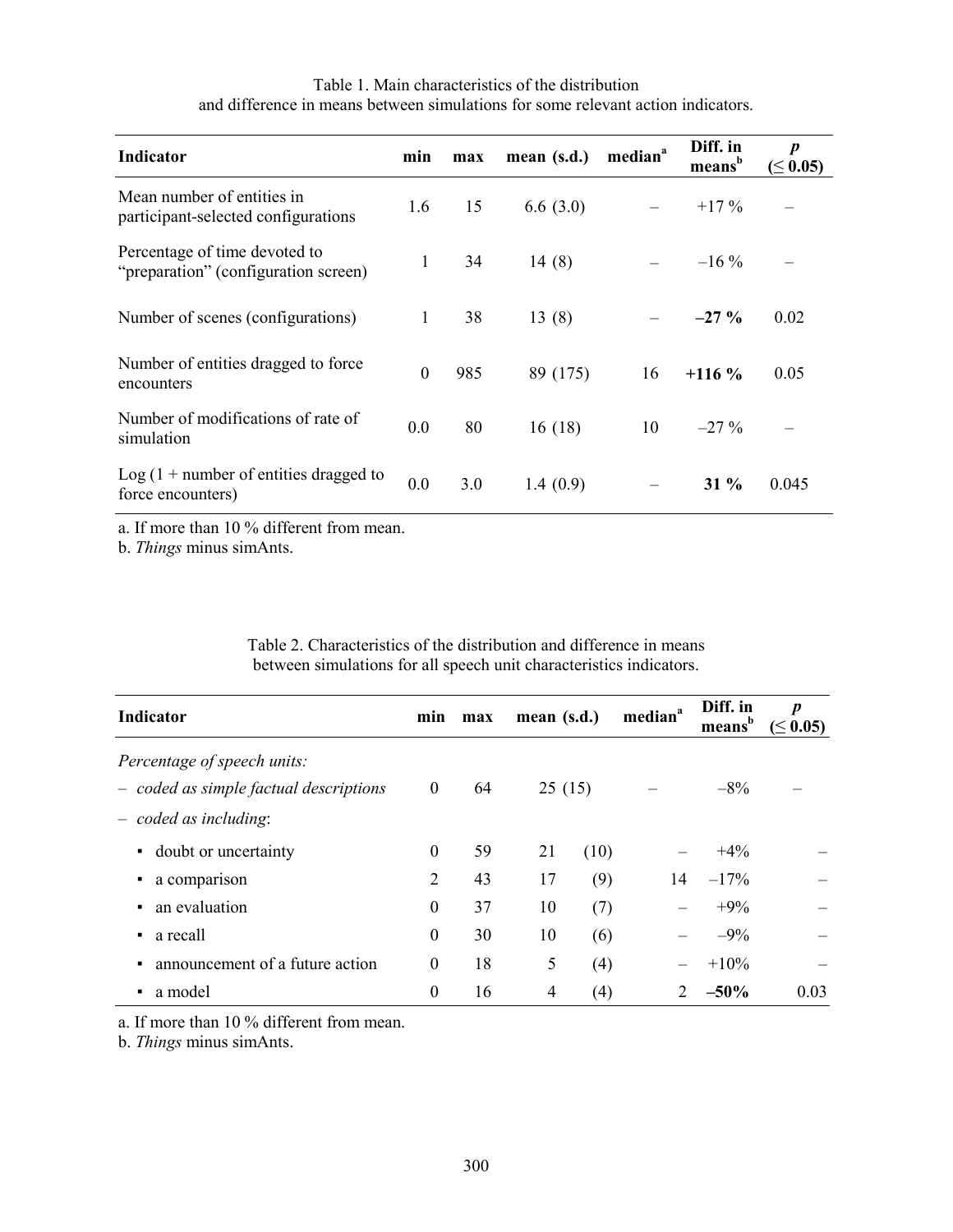|                                                                             | min              | max | mean $(s.d.)$ | median*          | Diff. in<br>means** | $\boldsymbol{p}$<br>$(\leq 0.05)$ |
|-----------------------------------------------------------------------------|------------------|-----|---------------|------------------|---------------------|-----------------------------------|
| <b>Actions</b>                                                              |                  |     |               |                  |                     |                                   |
| % of 2-entities configurations                                              | $\theta$         | 61  | 8(15)         | $\boldsymbol{0}$ | $-60%$              | 0.02                              |
| $\text{Log}(1 + \text{number of entities dragged})$<br>to force encounters) | 0.0              | 3.0 | 1.4(0.9)      |                  | $31\%$              | 0.04                              |
| Number of scenes (configurations)                                           | 1                | 38  | 13(8)         |                  | $-27\%$             | 0.02                              |
| Subjects in utterances                                                      |                  |     |               |                  |                     |                                   |
| Trajectories of entities                                                    | $\theta$         | 37  | 7(8)          | 3                | 80%                 | 0.01                              |
| Speed of entities                                                           | $\theta$         | 19  | 4(5)          | $\overline{2}$   | $-52\%$             | 0.01                              |
| Entity dragging                                                             | $\mathbf{0}$     | 53  | 7(10)         | 3                | 36%                 |                                   |
| The simulation itself                                                       | $\boldsymbol{0}$ | 11  | 2(3)          | 1.4              | 24%                 |                                   |
| <b>Species</b>                                                              | $\boldsymbol{0}$ | 46  | 17(12)        | 13               | $-23%$              |                                   |
| Area coverage                                                               | $\theta$         | 27  | 7(7)          | 4.5              | $-18%$              |                                   |
| Category                                                                    | 3                | 70  | 21(13)        |                  | $-23%$              |                                   |
| Spatial distribution of entities<br>(at a given time)                       | $\boldsymbol{0}$ | 51  | 7(12)         | $\overline{2}$   | 25%                 |                                   |

Table 3. Characteristics of the distribution for all indicators with at least 20 % difference in means between simulations.

a. If more than 10 % different from mean.

b. *Things* minus simAnts.

### **DISCUSSION**

Even if all the indicators of our "surface" analysis cover a huge spectrum, a number of them show a significant difference between the two simulations. Some of these indicators can arguably be related to differences in problem-solving strategies: for instance, the number of configurations tested, the number of configurations with two entities, the number of entities dragged to force encounters, the percentage of speech units including a mention of a model. Also, indicators like "trajectories of entities", "speed of entities", "area coverage" and "spatial distribution of entities" could be related to prior conceptions about ants. These could make some issues simply not judged worth pursuing (everybody knows how an ant "walks", so there is nothing to study here), while stressing the importance of others ("territories" are important in many animal species).

However, it is hard to reach any solid conclusion on this sole basis. Notably, one has to make sure that a difference is really due to the disciplinary nature of the simulation, and not to some practical differences in their functioning, as they were not completely identical. For instance, the difference in number of scenes (configurations) could reveal a difference in the way of experimenting, but it could also be due to the fact that it takes more time in one of the simulation, with the same configuration, to observe the number of events required to take the decision to stop observing and try another configuration. An indepth analysis, not restricted to elementary units, is thus required.

# **CONCLUSION**

Our experimentation of a pair of similarly structured simulations, one disciplinary and the other nondisciplinary, used in the context of an open-ended problem, revealed huge differences in the way undergraduates from all fields of study interpret and tackle this kind of problem. A "surface" analysis of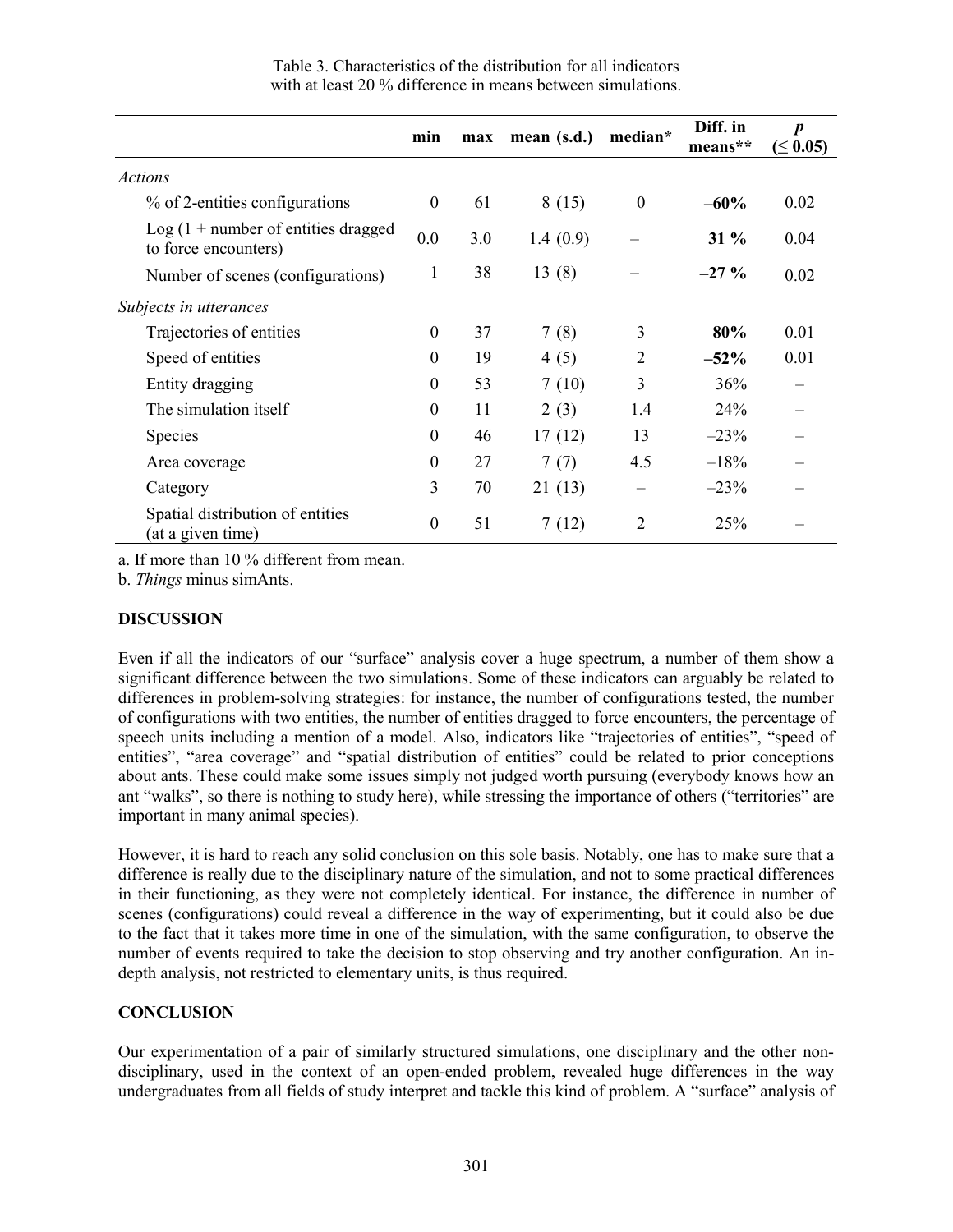students' behaviour and utterances reveals significant differences between the two simulations for a number of indicators which can be related to problem-solving skills and strategies.

An in-depth analysis taking these indicators as guides to pinpoint fruitful areas of investigation has been undertaken. At the time of this writing, it is still in its early stages.

#### **ACKNOWLEGDMENTS**

The author whises to thank the following assistants who worked on this project: Chiara Cavalli, Fethi Guerdelli, and Sabrina Suffren. This work was funded by the Canadian Social Sciences and Humanities Research Council.

### **REFERENCES**

Adams, W. K., & Wieman, C. E. (2007). Problem solving skill evaluation instrument – Validation studies. In L. McCullough, L. Hsu, & P. Heron (Eds.), *AIP Conference Proceedings*, vol. 883 (2006 Physics Education Research Conference) (pp. 18-21).

Anderson, D. E. (1982). Computer simulations in the psychology laboratory. *Simulation & Gaming, 13*, 13-36.

Couture M., & Meyor, C. (2008). Simulations informatiques adisciplinaires et résolution de problèmes ouverts : une étude exploratoire auprès d'étudiants en formation des maîtres. *Revue internationale des technologies en pédagogie universitaire / International Journal of Technologies in Higher Education*, *5*(2), 50-67.

de Castell, S., & Jenson, J. (2007). Digital games for education: When meanings play. *Intermedialities, 9*, 113-132.

de Jong, T. (2006). Technological advances in inquiry learning. *Science, 312*(5773), 532-533.

English, L. D. (1992, April). *Children's use of domain-specific knowledge and domain-general strategies in novel problem solving*. Paper presented at the American Educational Research Association (AERA) annual conference (San Francisco, CA).

Kluge, A. (2008). Performance assessments with microworlds and their difficulty. *Applied Psychological Measurement, 32*(2), 156-180.

Lehti, S., Lehtinen, E., & Mari, M. (2005). Computer-supported problem-based learning in the research methodology domain. *Scandinavian Journal of Educational Research, 49*(3), 297-323.

Maxwell, N. L., Mergendoller, J. R., & Bellisimo, Y. (2004). Developing a problem-based learning simulation: An economics unit on trade. *Simulation & Gaming, 35*(4), 488-498.

Mayer, R. E., & Wittrock, M. C. (1996). Problem-solving transfer. In D. C. Berliner & R. C. Calfee (Eds.), *Handbook of educational psychology* (pp. 47-62). New York: Simon & Schuster Macmillan.

Mayer, R. E., & Wittrock, M. (2006). Problem Solving. In P. A. Alexander & P. H. Winne (Ed.), *Handbook of Educational Psychology* (2nd ed.) (pp. 287-303). Mahwah, NJ: Lawrence Erlbaum.